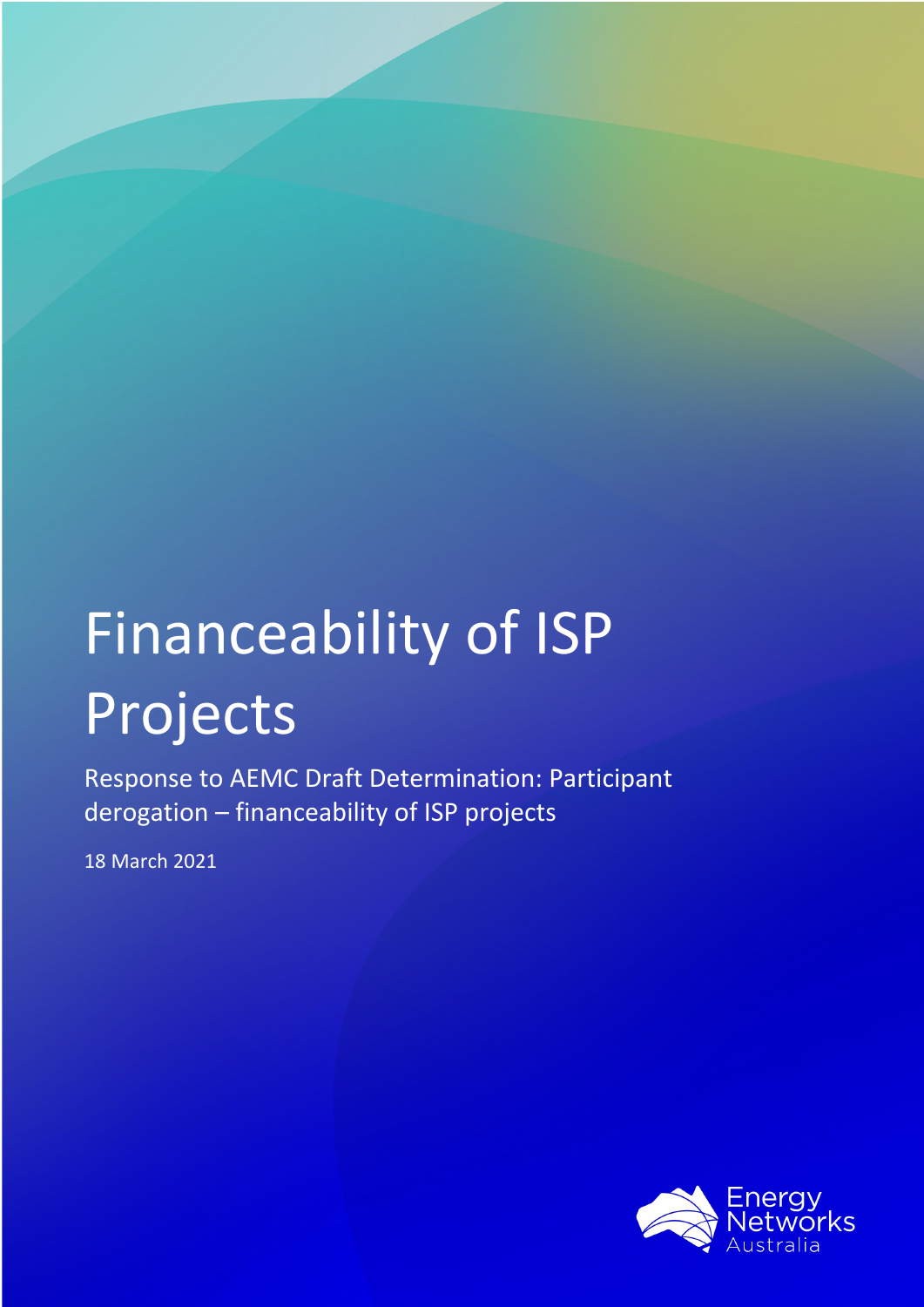# **Contents**

| Contents |                                    | 2 |
|----------|------------------------------------|---|
|          | Key messages                       | 3 |
|          | Overview                           | 3 |
| 2        | Background                         | 5 |
| 3        | Role of financeability assessments | 6 |
| 4        | AEMC assessment framework          | 8 |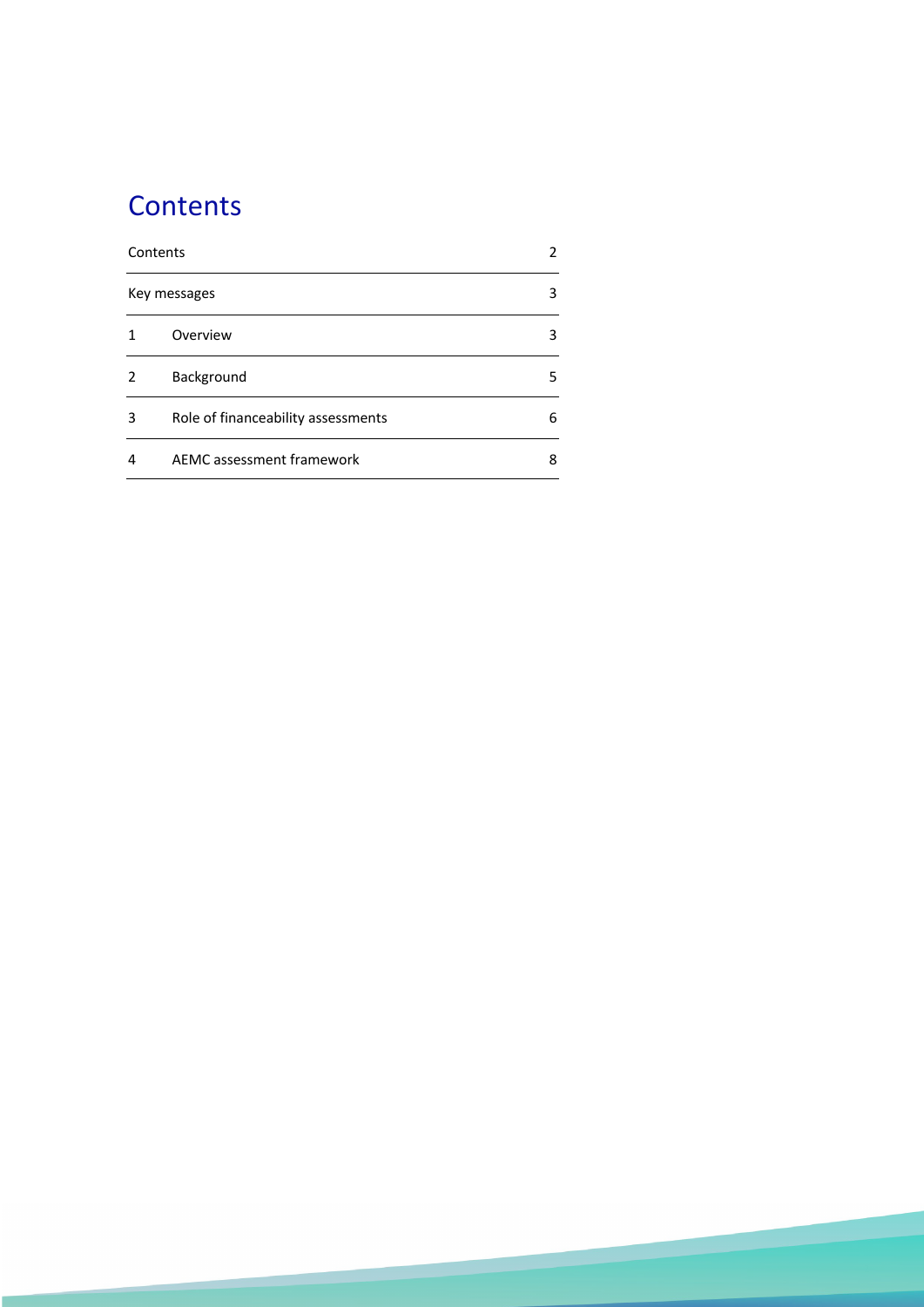# Key messages

- » The issues highlighted by the TransGrid and ElectraNet derogation proposals are stark examples - given the size of the investments - of a broader trend of emerging issues of financeability for new investment across mature electricity and gas networks.
- $\theta$  To promote the long-term interests of consumers there should be a clear pathway for financeability assessments to play a role in informing future regulatory decision-making.
- » The AEMC's draft determination has usefully identified inflexibilities in the current treatment of financeability in the Rate of Return Instrument and broader rules framework which need to be taken forward.
- » To support predictability, the final determination needs to be based on a balanced and transparent assessment framework, counterfactual analysis, and assessment criteria which are more clearly linked to the National Electricity Objective and approaches in other rule determinations.

# 1 Overview

Energy Networks Australia (ENA) welcomes the opportunity to provide a response to the Australian Energy Market Commission's (AEMC) draft determination on ElectraNet and TransGrid's rule change proposals that aim to ensure the financeability of Integrated System Plan (ISP) projects.<sup>1</sup>

The Australian Energy Market Operator's (AEMO) ISP has determined a number of large-scale actionable ISP projects that are critical to address cost, security and reliability issues in the National Electricity Market (NEM). These projects have been independently assessed as providing a net benefit to consumers, and the task is now ensuring that the regulatory framework provides for *financeable* ISP projects.

The rule change proponents have proposed a targeted and proportionate approach that adjusts the revenue profile for only select projects, making them financeable and ensuring that consumers are able to therefore benefit from the implementation of the ISP.

ENA anticipates the rule change proponents will respond to key elements of the draft determination and its underlying analysis. Representing networks, ENA's focus is on the broader framework issues that arise through the draft determination and proposed next steps.

<sup>1</sup> Participant derogation – financeability of ISP projects (TransGrid) – Project Reference ERC0320. Participant derogation – financeability of ISP projects (ElectraNet) – Project Reference ERC0322.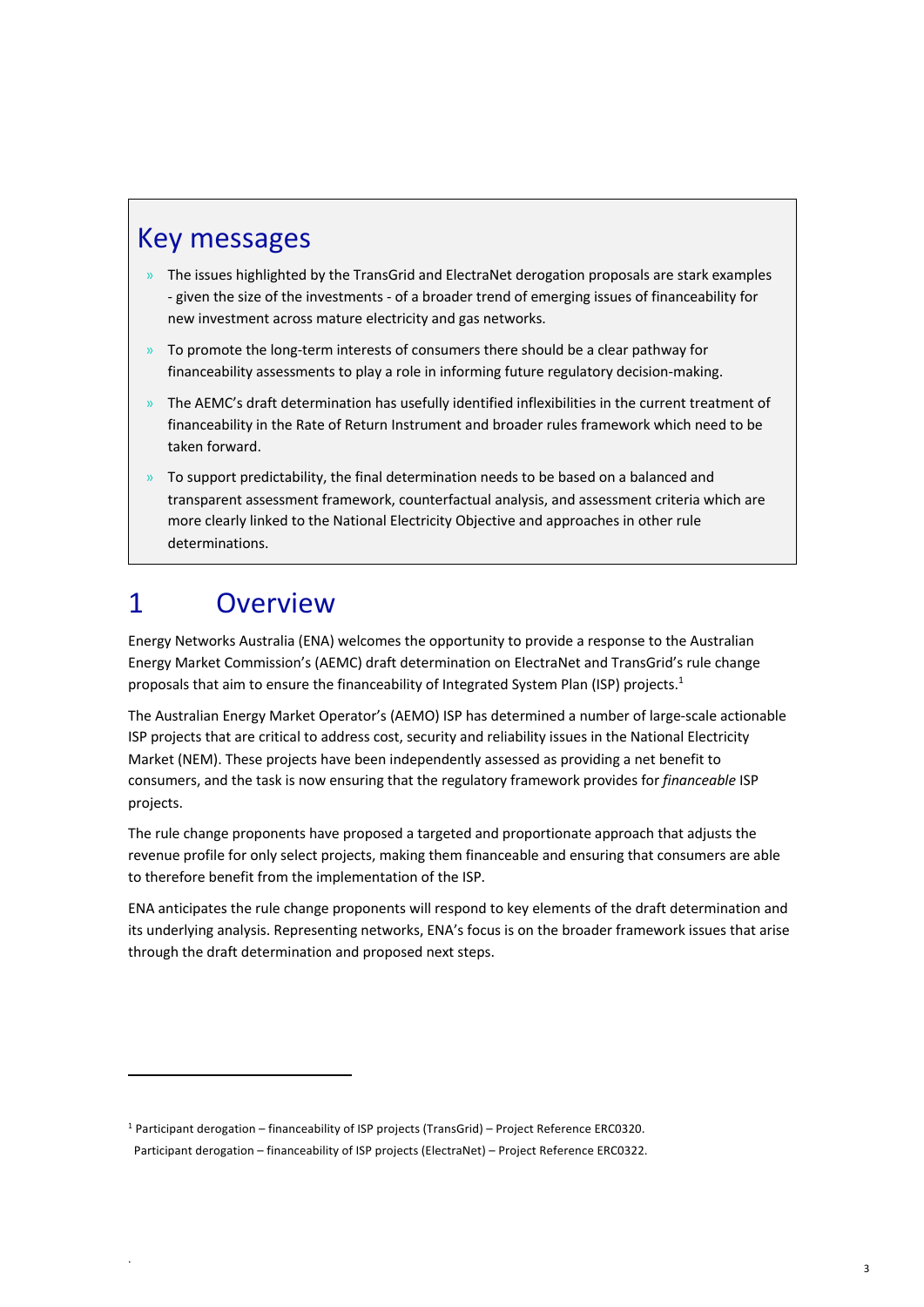#### **Need for development of a financeability framework through the Rate of Return Instrument review**

The financeability issues of large actionable ISP projects represent a unique challenge – these projects face particularly acute financeability challenges, however mature energy distribution networks are also seeing financeability pressures arise which will worsen over time unless actively addressed.

ENA welcomes the Commission's examination of financeability assessment issues and methodologies, which will need to be considered and developed through 2021 as part of the Rate of Return Instrument (RORI) process. Regulatory determinations are now regularly resulting in negative net profit after tax (NPAT) outcomes for the benchmark entity throughout five-year regulatory periods. No business can be assumed to sustainably operate and make long-lived investments with continuous negative NPAT for between 5-10 years.

AEMC and CEPA have valuably identified and discussed several critical concepts which will need to be fully evaluated and settled through the RORI process. Examples of these include:

- » expectations around gearing and equity funding through growth and investment cycles;
- » financeability of the notional benchmark firm versus ensuring financeability for major 'one-off' projects; and
- » relevant investor expectations around a reasonable opportunity to recover at least the efficient return on capital, and in particular, the timeframe and nature of this expectation.

These are important issues which have substantive linkages across issues of financeability and rate of return estimation.

#### **Identifying inflexibilities in current treatment of financeability in RORI framework and broader rules**

AEMC has also correctly observed some potential unintended impacts of the lack of flexibility in the existing RORI framework that should be examined and remedied if confirmed.

AEMC's foreshadowed future review should more fully consider any practical barriers to the Australian Energy Regulator (AER) addressing financeability concerns at both the RORI stage, and individual network determinations.

#### **Need for clear, balanced and transparent assessment framework**

The draft rule determination sets out a bespoke assessment framework and criteria which are used to assess the proposals.

This framework is not always clearly reconcilable to previous rule determination processes, or as clearly linked to the specific components of the National Electricity Objective (NEO) as other Commission decisions. This potentially creates a lack of clarity around how the Commission may assess future framework changes in this area. To ensure predictability and stakeholder confidence in AEMC rule assessment processes, it is important for the final determination to address the core issue of promotion of the NEO more clearly and for the assessment to more clearly demonstrate that the determination as made best promotes the NEO, in view of a clear set of potential counterfactuals.

It is also critical that the final rule determination provides consistent and clear signals to stakeholders about existing alternatives where these are identified. In particular, for the assessment framework to be effective in practice, any suggested alternative measures must be reasonably prospective routes for any proponent to pursue. Clearly this condition will not be satisfied where they may have already been pursued unsuccessfully or without resolution in discussions and review processes with either the AEMC or AER.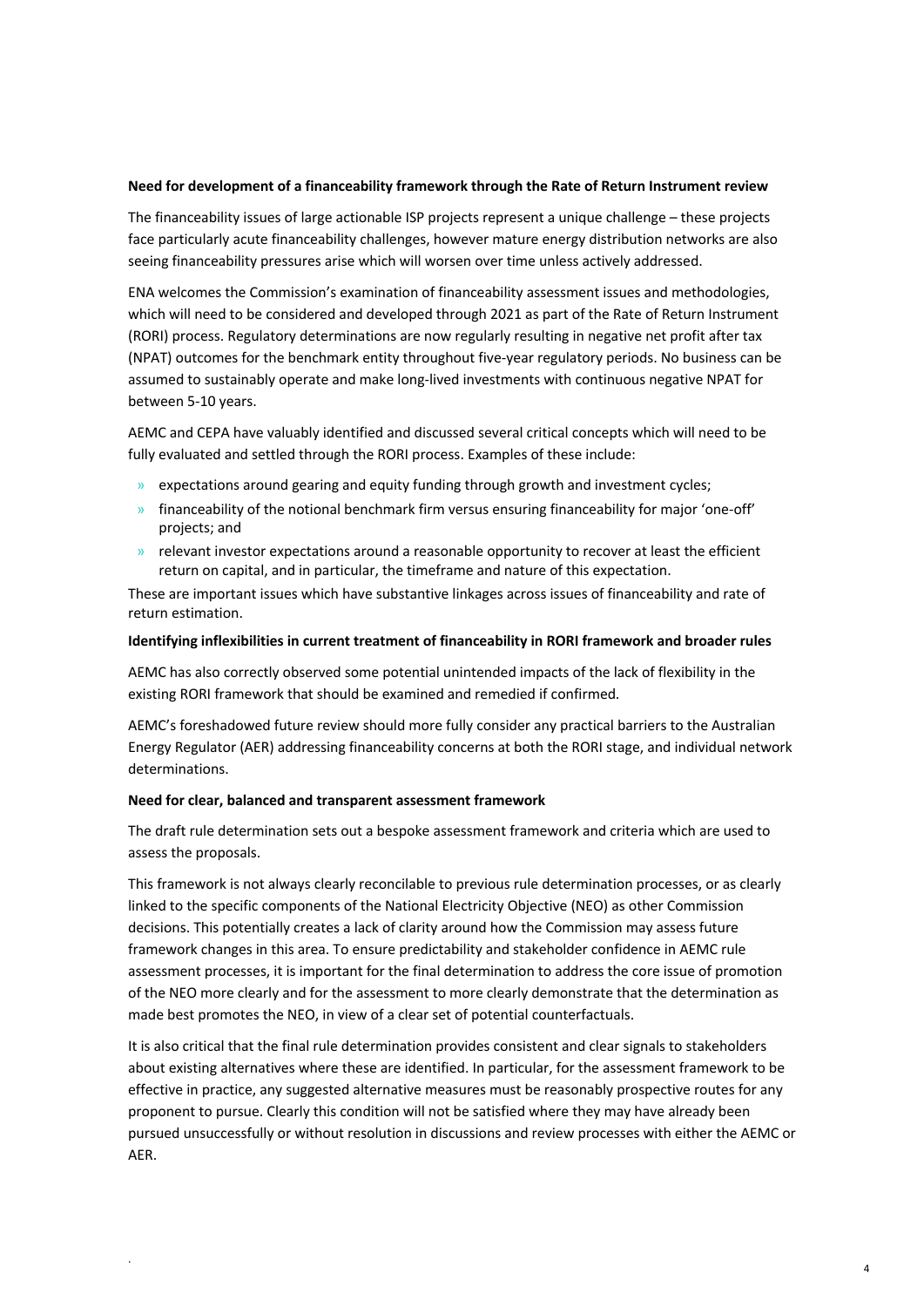# 2 Background

## 2.1 Energy Networks Australia

Energy Networks Australia is the national industry body representing Australia's electricity transmission and distribution and gas distribution networks. Our members provide more than 16 million electricity and gas connections to almost every home and business across Australia.

## 2.2 The energy transformation

Australia's energy system is undergoing a significant transition, moving away from large coal and gas centralised generation to smaller scale dispersed generation that is increasingly renewable generation.

AEMO's ISP is a whole-of-system plan that provides an optimal roadmap for the development of the NEM as electricity generation transforms to a low emissions future. As summarised by AEMO:

#### *The ISP identifies investment choices and recommends essential actions to optimise consumer benefits as Australia experiences what is acknowledged to be the world's fastest energy transition.2*

Provided that the transmission investments are timely and kept at an efficient level, AEMO estimates that the proposed ISP investments will deliver \$11 billion in **net** benefits to the NEM.3 Under credible 'fast change' or 'step change' scenarios, these benefits may be higher.

The 2020 ISP sets out four major integrated transmission investments required across the period 2021-26 to support an efficient, stable and reliable national transmission architecture. A significant common feature of these projects is that they will:

- » deliver sustainably lower electricity wholesale prices through enhancing competition and market access for new renewable generators, further supporting employment and economic growth;
- » support private capital infrastructure expenditure during a period of extremely low expected capital expenditure across Australia; and
- » support and generate significant employment outcomes through the design and construction phases.

These investments have been identified as high priority and energy agencies and Ministers have put in place a series of reforms to make the ISP 'actionable'.

Each proposed investment will be subject to streamlined regulatory arrangements aimed at promoting timely investment outcomes and ensuring positive net market benefit from their commissioning and operation. Clearly identified projects, and revised regulatory assessment processes, provide a required foundation for private investment decisions for individual projects, but do not automatically mean that the projects proceed.

<sup>&</sup>lt;sup>2</sup> Australian Energy Market Operator, 2020 Integrated System Plan, July 2020, emphasis added.

<sup>3</sup> Australian Energy Market Operator, 2020 Integrated System Plan, July 2020.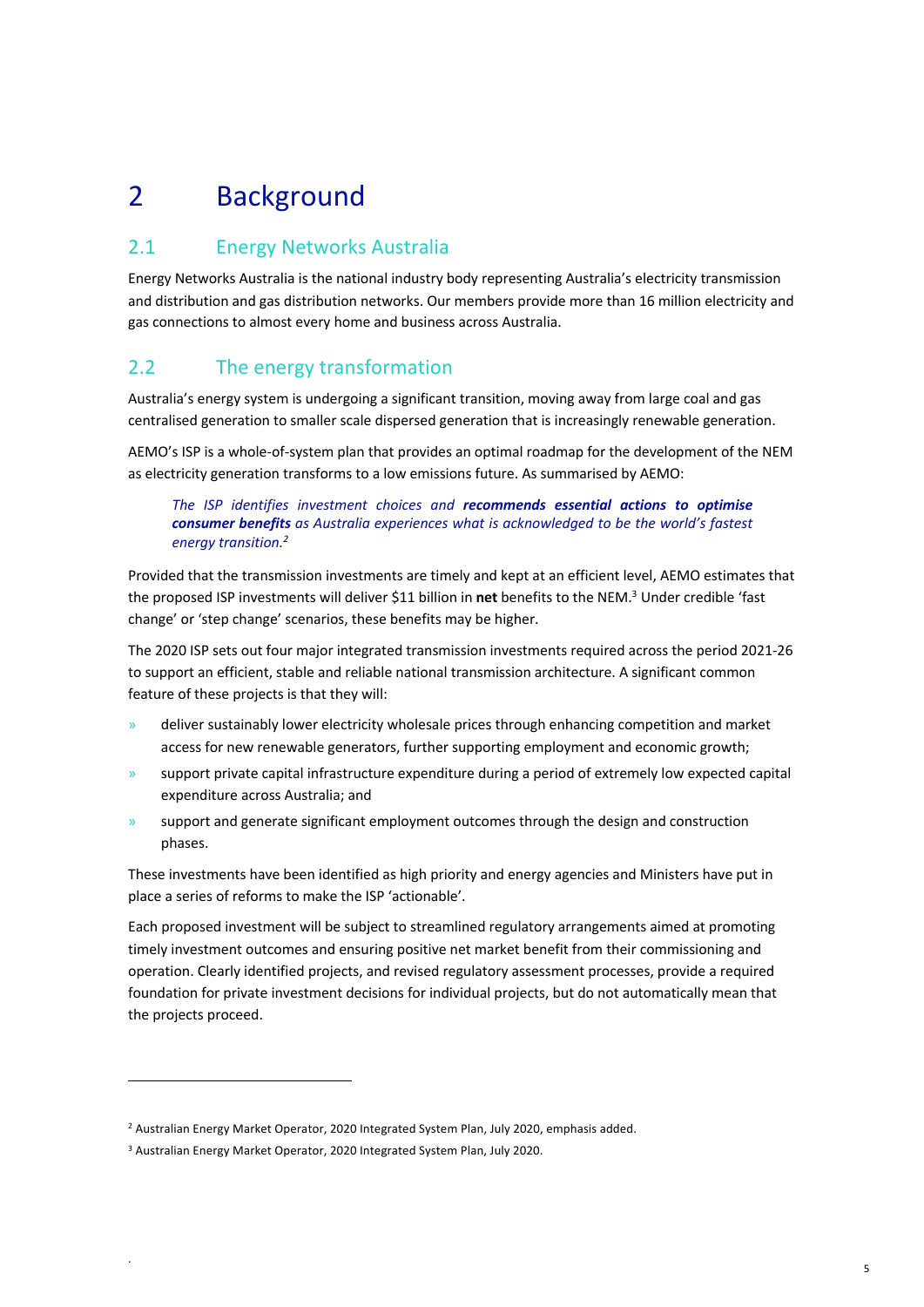# 3 Role of financeability assessments

## 3.1 Financeability and regulatory decision-making

ENA welcomes the consideration given by the Commission to the important issue of financeability under the National Electricity and Gas Rules framework.

The draft determination observes that financeability assessment processes are a standard element of regulatory decision processes internationally. These typically involve the *ex ante* testing of proposed regulatory revenue determinations against common financeability methodologies, to ensure the financeability of the proposed decision. Critically, financeability assessments form part of regulatory practice in jurisdictions in which the regulatory framework includes explicit obligations to consider financeability issues, and in jurisdictions where no such obligations exist.

ENA recently commissioned a report from National Economic Research Associates (NERA) examining the current role and application of financeability in economic regulatory decision-making. A copy of the report is attached (**Attachment A**). The report highlights a number of significant benefits to the long-term interests of consumers of measures ensuring financeability of regulatory decisions. It also highlights that Australia's network regulatory regime shares common specific characteristics with those jurisdictions which these tests are in place (for example, RAB indexation and a benchmark cost of debt estimation approach).

In ENA's previous submission to the AEMC's Consultation Paper, the financeability challenges associated with current regulatory settings were identified. Regulatory determinations are now regularly featuring negative NPAT outcomes for the benchmark entity through the entire regulatory control period.

Should regulatory settings remain unchanged, an efficient benchmark network service provider meeting all service and performance targets will have been assumed to be capable of sustaining year on year losses for 10 years. No business can be assumed to sustainably operate and make the optimum mix of long-lived investments facing continuous negative profits for between 5 to 10 years.

The Commission and its expert advisor CEPA have valuably identified and discussed a range of relevant issues for future financeability assessments. Some of these will need to be considered and resolved in the Rate of Return Instrument review process, and others may require examination and resolution through other mechanisms.

- **Gearing and financeability cycles** there is a need for clarity around expectations of gearing and equity funding through potential growth and investment cycles and the relationship of this to the estimated rate of return. Definitionally, any financeability problem can be assumed away by assuming the presence of equity investors willing to provide equity for lower returns than assumed to be necessary by the AER. However, such an approach does not appear a promising long-term resolution of any underlying issues.
- **Network or project financeability** As CEPA and the Commission recognise, financeability of stand-alone major transmission projects constitutes a distinct, if related, challenge to the underlying financeability challenges also arising under current regulatory settings for mature energy distribution and transmission networks. Our understanding is that the financeability of IPS projects will be a matter considered in the AEMC's foreshadowed review.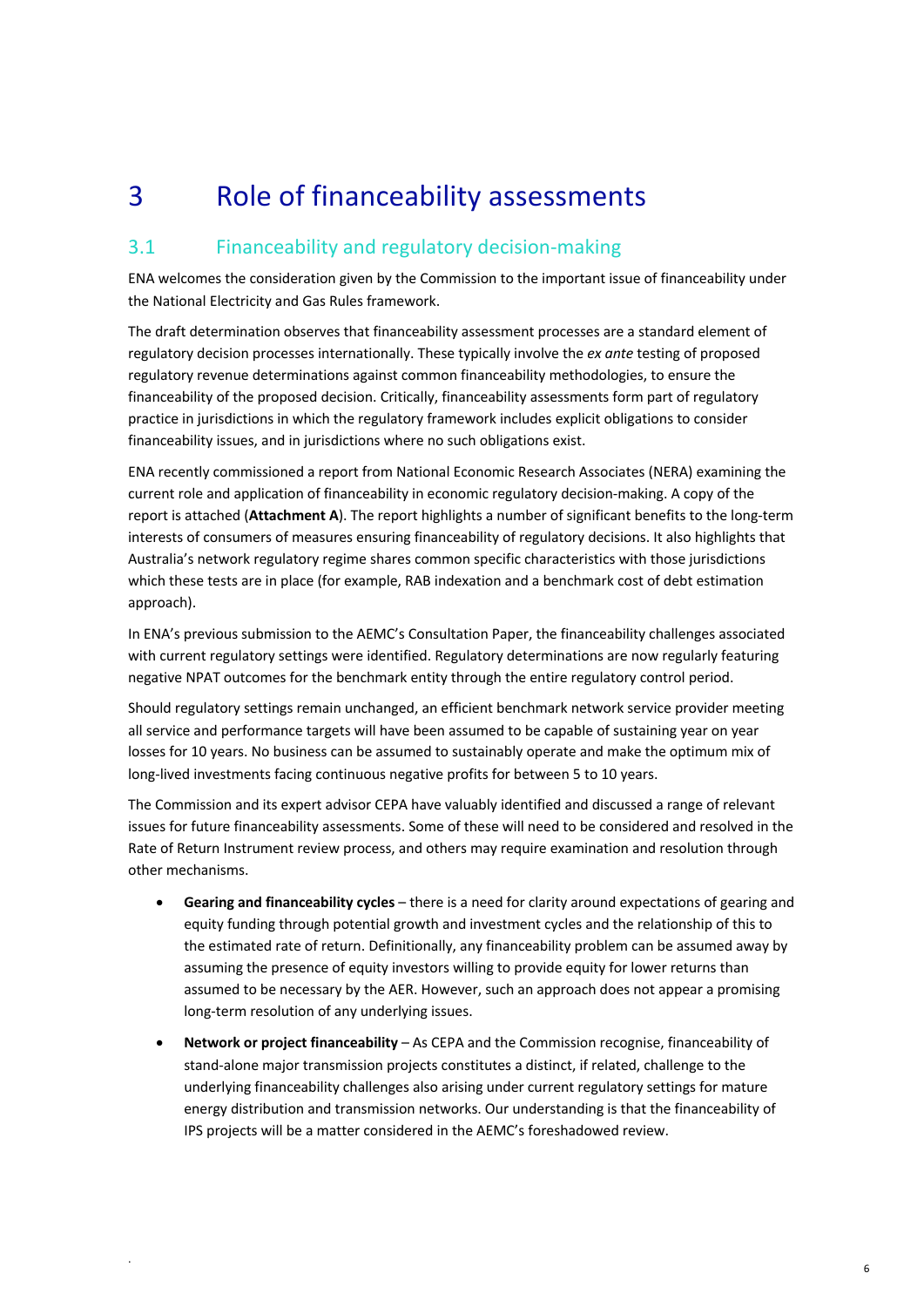• **Clarity on assumed investor return expectations** – A key matter will be assumptions about investor expectations relating to a reasonable opportunity to recover at least the efficient return on capital. A specific issue in this regard is clarity around the assumed timeframe and nature of this expectation. For example, some key questions are whether AEMC and AER are making consistent and explicit assumptions around (i) whether this expectation applies on 'average' (ii) the term of this conceptual 'average' assumption, and (iii) the relationship of this to either investment cycles, or the economic lives of the assets.

ENA supports the final determination providing a clear reference to the above issues, and any others emerging from the Commissions' process, being taken forward in a coordinated manner by the 2022 RORI process which is currently in its initial stages.

## 3.2 Identified issues in current applying financeability measures

The Commission's review process has identified existing inflexibilities in the current treatment of financeability in the Energy Law and Rules framework.

These are significant issues which should be further considered by stakeholders, the Commission, and the AER as they have implications for decisions that promote the long-term interests of consumers in efficient investment in network services.

This is because while the specific financeability issues of large actionable ISP projects represent a unique challenge – mature energy networks are also seeing financeability pressures arise which will worsen over time unless actively addressed.

CEPA has highlighted that in relation to the legislative framework establishing the binding RORI, the AER face a number of constraints in recognising financeability issues, or in recognising efficient alternatives to benchmark financing practices to support a network undertaking a heavy investment programme.<sup>4</sup>

Some of these identified constraints are:

- » A potential inability to recognise equity issuance costs, where a network is required to adopt gearing below the notional level in a period of rapid RAB growth.
- » A potential inability for the AER to consider whether benchmark efficient debt costs should be different for a network business with a substantially different investment profile, for example, if it were established to be feasible and efficient for such a firm to fund a portion of its investment through index-linked debt (an alternative to the derogation proceeding examined by the Commission and CEPA).
- » A potential lack of flexibility to consider whether adjustments to other cost of capital parameters could be appropriate to recognise financeability issues.

In response to these constraints CEPA advise:

*Accordingly, it is possible that the current rate of return arrangements could prevent the AER from fully recognising instances where efficient financing costs might be different from the current view of a benchmark efficient entity.*

<sup>4</sup> CEPA *Financeability of ISP Projects – Report to AEMC*, January 2021, p.52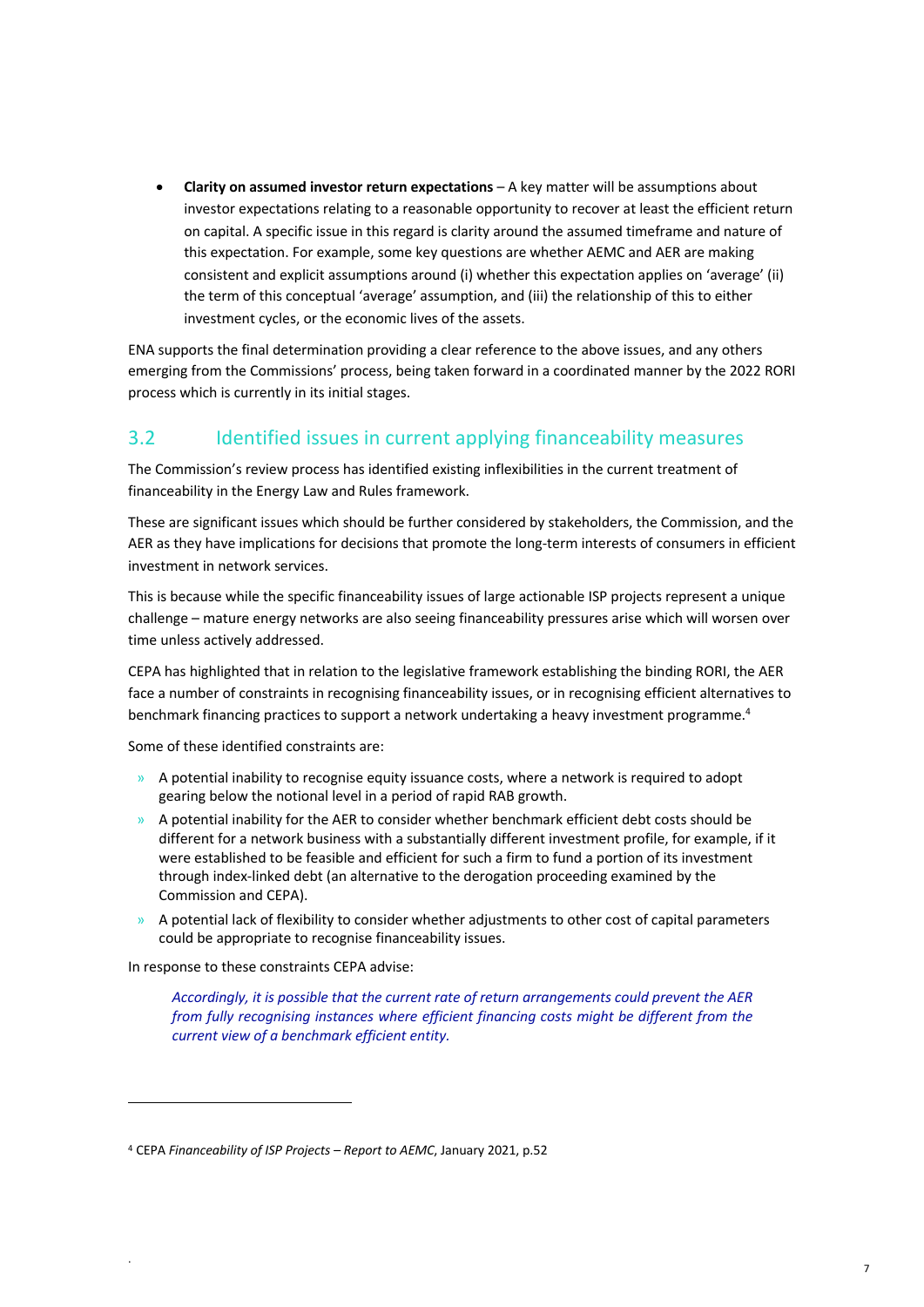*While we note that the rate of return framework sits outside the AEMC's scope for a rule change, we suggest that further exploration of these issues may be appropriate.5 (emphasis added)*

Future AEMC reviews should more fully consider any practical barriers to the AER to addressing financeability concerns at both the RORI stage, and at the level of individual network determinations. The attached NERA report also provides some initial commentary on potential approaches which could be taken in this regard.

# 4 AEMC assessment framework

## 4.1 Clarity in NEO assessment process

The Commission has identified that its primary reason for rejection of the proposed derogation is that it considers that the regulatory framework does not 'create a barrier' to TransGrid or ElectraNet financing their ISP project commitments.

### **4.1.1 Creation of a gateway 'barrier' test or promotion of NEO/NGO?**

The draft determination suggests that 'nevertheless' it has assessed the proposal against the NEO to understand the potential impact of the proposed solution.<sup>6</sup>

This assessment framework and approach appears to differ from the standard process generally adopted by the Commission, in which the proposed change is considered with regard to whether the change will promote the NEO, having regard to the impacts on the long-term interests of consumers.

By contrast, the draft determination appears to apply a preceding 'gateway' assessment of whether the existing regulatory framework creates a 'barrier' to project financing on the part of TransGrid or ElectraNet.

If such a 'gateway' assessment has been applied, it is not readily reconcilable with a set of recent rule changes which were specifically designed and approved in order to positively enable and progress implementation of 'actionable ISP' projects. The approval of these actionable ISP rules was clearly on the basis that the new rules *better* enabled the delivery of ISP projects, and therefore promoted the NEO.

ENA may have misunderstood the description of the assessment process in this regard but considers it critical that a consistent and predictable analytical framework is adopted across rule change proposals.

#### **4.1.2 Net present value: one discount rate or multiple?**

A further area requiring clarification is the Commission's approach to NPV neutrality and discount rates. In the draft determination the Commission notes some stakeholder positions that different discount rates may be appropriate to use in discounting costs and benefits of the project. In discussing the proposal, the Commission states:

<sup>5</sup> CEPA (January 2021), p.52

<sup>6</sup> AEMC *Draft Determination: Participant derogation – financeability of ISP projects*, January 2021, p.10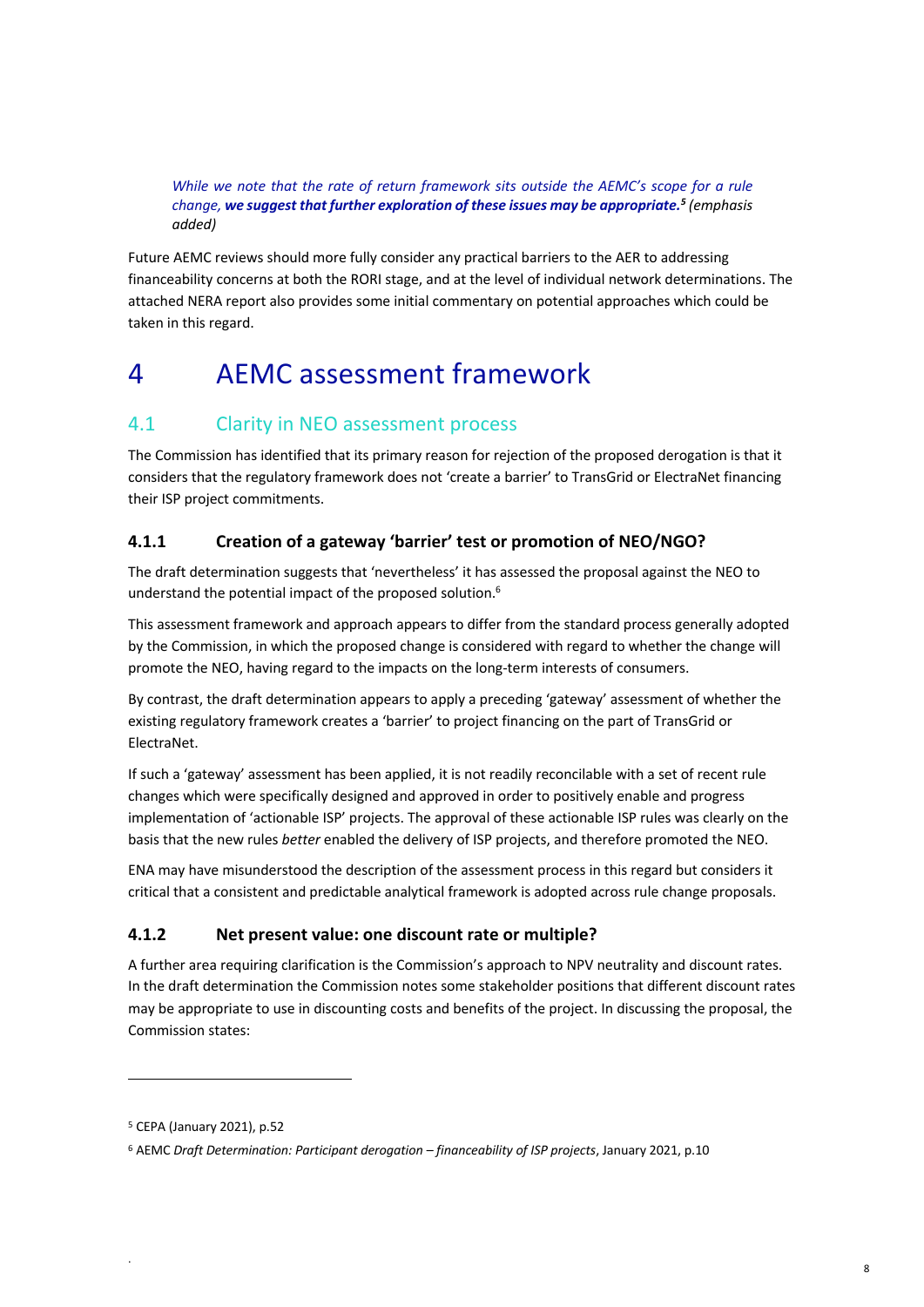*The Commission considered the proponent's argument about the NPV-neutrality of their proposal but noted that stakeholders pointed out that consumers may have different discount rates yielding different NPV impacts than those experienced by the proponent.7*

It is unclear what this observation is intended to convey, or the role it plays in the Commissions draft decision.

The surrounding discussion highlights the clear point that not all NPV paths (100% upfront payment versus deferred payment) will have equal preferability. The concept of undertaking an NPV analysis using different discount rates in this context, however, would not seem to align with the purpose and function of an NPV analysis for regulatory purposes.

This is because the only relevant discount rate for NPV analysis in this regulatory context is the AER determined regulatory rate of return, established under the RORI. This is the discount rate set by the AER as required to attract efficient investment and support the efficient operation and use of network infrastructure for the long-term interest of consumers.

It is unclear what is the basis for the use of, or weight being applied to, any alternative discount rate, as this would explicitly undermine the role of the AER's rate of return assessment process.

#### **4.1.3 Application of assessment criteria**

ENA continues to have some concerns with the criteria the AEMC has applied to help assess whether the rule is likely to promote the NEO.

In ENA's view it would be appropriate to assess all aspects of the rule change proposal with direct reference in any assessment criteria to each aspect of the NEO and the long-term interests of consumers. In some cases, the linkage between the overarching NEO and elements of the AEMC criteria are not clear.

As an example, the criteria '*Impacts on economic regulatory framework'* and '*Impact on regulatory compliance and administration costs*' are not as clearly relevant to achieving the NEO as other criteria and should not be given significant weight in the AEMC's decision making process alongside such primary considerations such as the impact on the efficient operation of and investment in the national electricity system.

To further illustrate, the modest administrative impact of the AER maintaining a separate Post Tax Revenue Model (PTRM) assessment in relation to several ISP projects, which is a natural extension of its funded role as a national economic regulator, is clearly not a material factor compared to whether the rule change would be more likely to deliver efficient investment outcomes under the actionable ISP.

Similarly, the current PTRM is, properly considered, simply a regulatory tool designed to meet the objectives of and support the application of the existing Rules. Its current outcomes do not provide clear evidence that alternative rules would not *better* promote the NEO. The PTRM was designed as an instrument to practically implement the requirements and intent of the current rules in a transparent manner to stakeholders. Axiomatically, its outcomes cannot be said to have any particular 'normative' weight on what the applicable Rules, which sit above and govern the PTRM, should be.

<sup>7</sup> AEMC (January 2021) p.55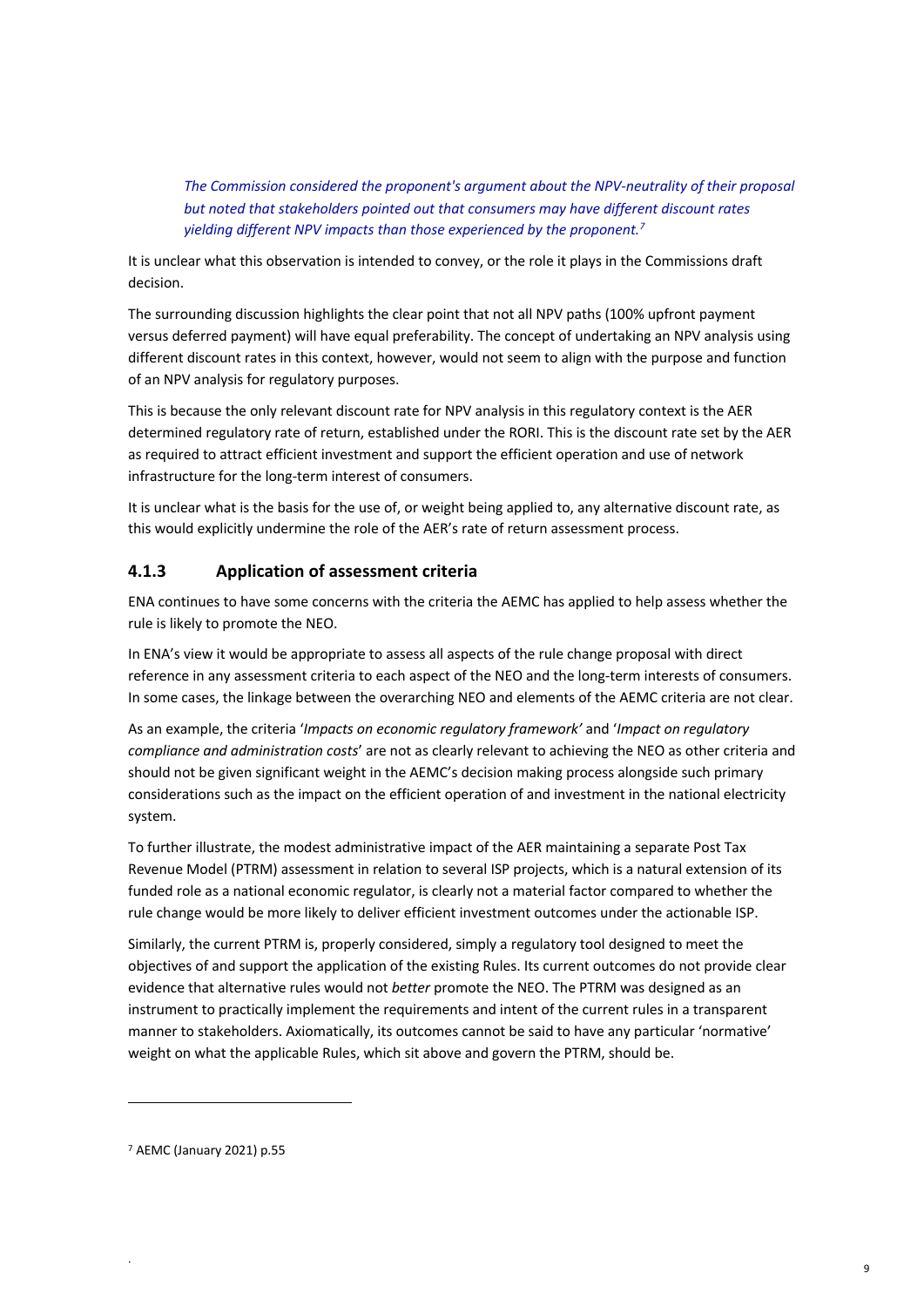The specific economic regulatory framework to be applied for achieving the NEO is a matter for consideration and potential adjustment. Consideration of administrative follow-on impacts of any determined adjustments are a matter for consideration but should not ultimately have the effect of outweighing other NEO factors. Similarly, all other aspects of the rule change that the AEMC considers should be assessed with direct reference to the NEO.

## 4.2 Need for clear counterfactual assessment

#### **4.2.1 Analytical framework for promotion of NEO decisions**

To clearly assess the merits of any proposed rule change, the AEMC requires a clear counterfactual scenario or a set of clear counterfactual scenarios to assess the rule change against.

Without these counterfactuals, it is not clear on what basis the AEMC can form a full assessment of whether a rule change requested is in the long-term interests of consumers and meets the NEO compared, for example, to the circumstances in which a rule is not made.

The draft determination does not state explicitly what counterfactual underlies it decisions. From the discussion in the draft determination, however, the apparent counterfactuals viewed as most likely appears to be that the identified ISP project:

- 1. proceeds without delay funded by the derogation proponent, potentially with new equity partners or through alternative debt funding arrangements; or
- 2. does not proceed, resulting in the identified wholesale market benefits not being available to customers, or alternatively that these will be captured by alternative unspecified means.

Meaningful assessment of the strength and quality of the AEMC's final determination will not possible unless further clarity is provided in that document around the primary counterfactuals that informed the decision that the derogation would not promote the NEO, relative to no rule change being made.

An analytical decision-making framework which assumes that *both* a private investment proceeding, and the same investment *not* proceeding, as outcomes that equally contain no implications for regulatory decisions on appropriate investment incentives is incapable of being assessed.

Such a circumstance arising would represent an asymmetric framework, which would over time weaken the capacity of the rule assessment process to benefit and improve from the observed 'real world' results of Commission decisions. Over time, an approach which consistently fails to specify a clear point of comparison, against which promotion of the NEO is assessed, will also risk degrading the credibility, quality and strength of the regulatory framework

#### **4.2.2 Consideration of existing alternative options to address issues**

The AEMC's draft determination to reject the proposed derogation appears to be based on findings that a range of existing alternative options exist to address the financeability issues identified by the rule change proponents.

For clarity around the basis of the final determination, ENA considers that this decision should clearly separate:

 $\lambda$  existing mechanisms and options that can be carried out under the existing rules within the actionable ISP timelines;